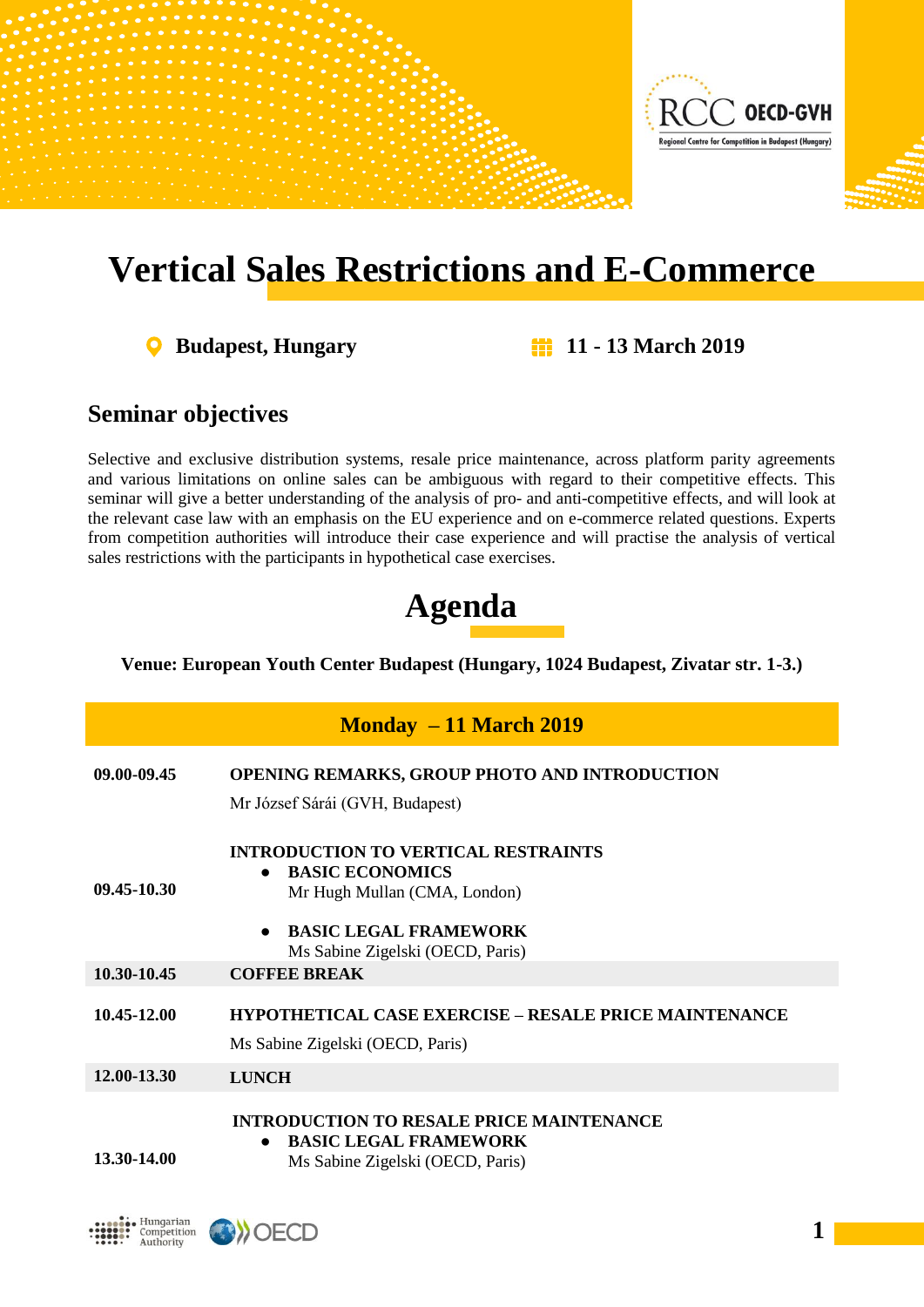| <b>BASIC ECONOMICS</b>       |  |
|------------------------------|--|
| Mr Hugh Mullan (CMA, London) |  |

| 14.00-15.00 | THE AUSTRIAN FOOD RETAIL RPM CASES<br>Ms Birgit Schoißwohl (BWB, Vienna) |
|-------------|--------------------------------------------------------------------------|
| 15.00-15.15 | <b>COFFEE BREAK</b>                                                      |
| 15.15-15.45 | <b>COUNTRY CASE STUDY: SERBIA</b><br><b>CASE DISCUSSANT: AZERBALIAN</b>  |
| 15.45-16.30 | THE HUNGARIAN RPM EXPERIENCE                                             |

- Mr Márk Pánczél (GVH, Budapest)
- **19.00 DINNER IN THE EYC'S RESTAURANT**

## **Tuesday, 12 March 2019**

- **09.30-10.00 COUNTRY CASE STUDY: RUSSIA**
	- **CASE DISCUSSANT: ROMANIA**
- **10.00-11.00 HUB&SPOKE TO RESALE PRICE MAINTENANCE – THE UK EXPERIENCE**

Ms Cleo Alliston (CMA, London)

- **11.00-11.15 COFFEE BREAK**
- **11.15-11.45 COUNTRY CASE STUDY: UKRAINE**
- **CASE DISCUSSANT: CROATIA**
- **11.45-13.15 LUNCH**
- **13.15-14.45 HYPOTHETICAL CASE EXERCISE – ONLINE RESTRAINTS** Ms Sabine Zigelski (OECD, Paris)

**INTRODUCTION TO SELECTIVE AND EXCLUSIVE DISTRIBUTION**

- **BASIC LEGAL FRAMEWORK**
	- Ms Sabine Zigelski (OECD, Paris)
- **BASIC ECONOMICS** Mr Hugh Mullan (CMA, London)

**14.45-15.15**